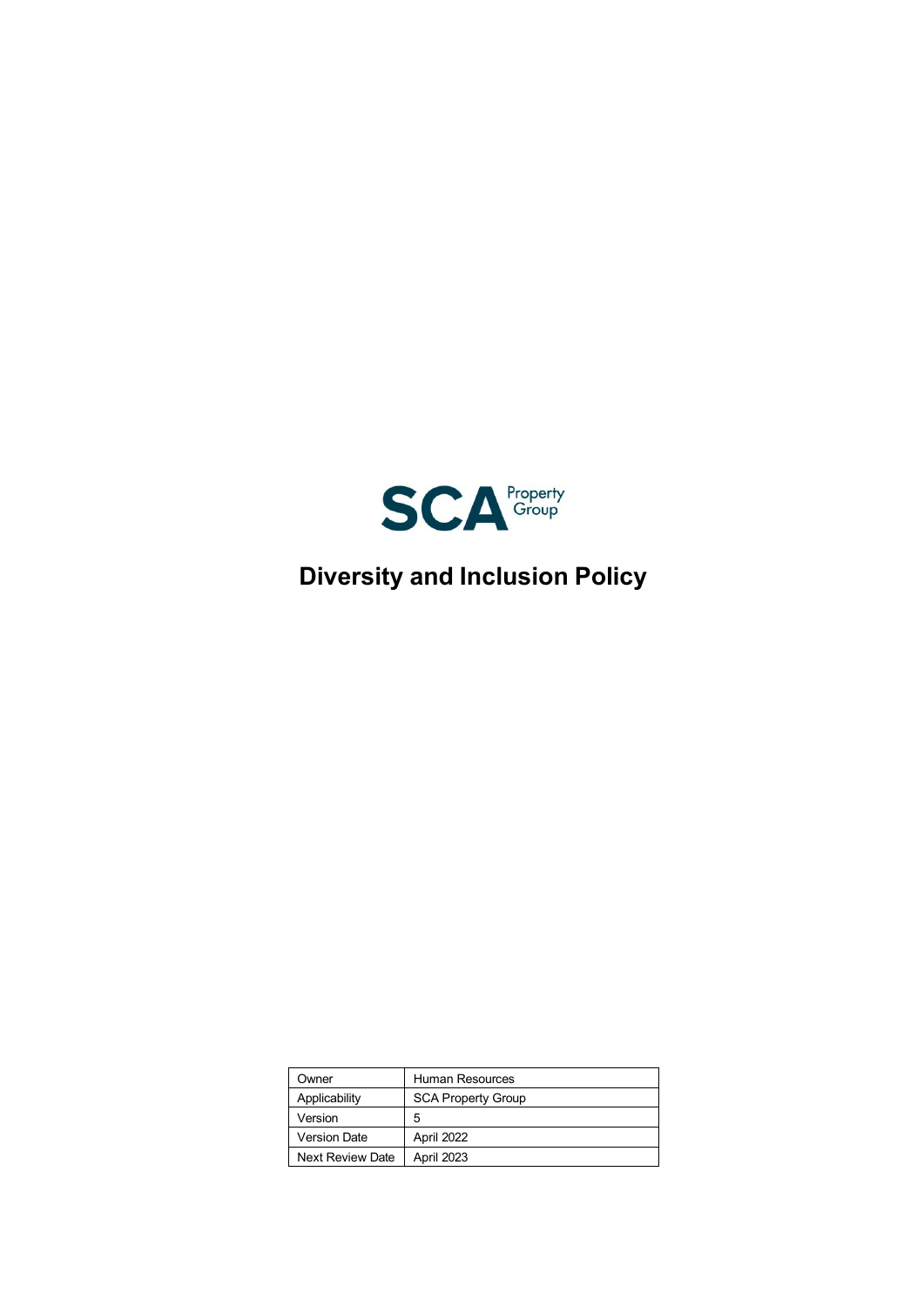

## **1. Purpose and Commitment**

This policy sets out Shopping Centres Australasia Property Group RE Limited (ACN 158 809 851) (**RE**) as Responsible Entity (AFSL 426603) for the Shopping Centres Australasia Property Retail Trust (ARSN 160 612 788) and the Shopping Centres Australasia Property Management Trust (ARSN 160 612 626) (**SCA**) approach to Diversity and Inclusion (D&I).

Diversity is the range and variety of differences that comprise the employees and Board of SCA. These differences can include work and educational experience, life experience, ethnicity, age, gender, disability, family or marital status, religious beliefs, sexuality, cultural background and work status.

Diversity is increasingly seen as an asset to organisations which is linked to better economic performance and creation of shareholder/unitholder value:

- 1. A workplace that values diversity and is free of discrimination has less disruptions and is more productive.
- 2. Greater employee satisfaction leads to improved productivity, profitability and improved employee health and wellbeing.
- 3. Reduction in employee turnover reduces the costs of having to replace skilled and experienced people.
- 4. Harnessing employee skills and perspectives increases creativity and innovation.

SCA recognises the value of a diverse Board and employee base and is committed to creating and maintaining an environment where the diverse backgrounds, experiences and perspectives of our people can reach their maximum potential regardless of difference and therefore drive the overall performance of SCA in meeting its stated objectives.

The Board is committed to an inclusive workplace that embraces and promotes diversity, allowing individuals to reach their full potential irrespective of individual background or difference.

## **2. Who does this Policy apply to?**

This policy applies to the Board and all officers, all employees and contractors across all work related activities and is not just restricted to the internal workplace. That is, it includes interaction with clients or other third parties and to work related functions.

In accordance with SCA's Grievance and Workplace Investigation Policy, disciplinary action may be taken for any breach of this policy. Breaches of this policy may amount to misconduct.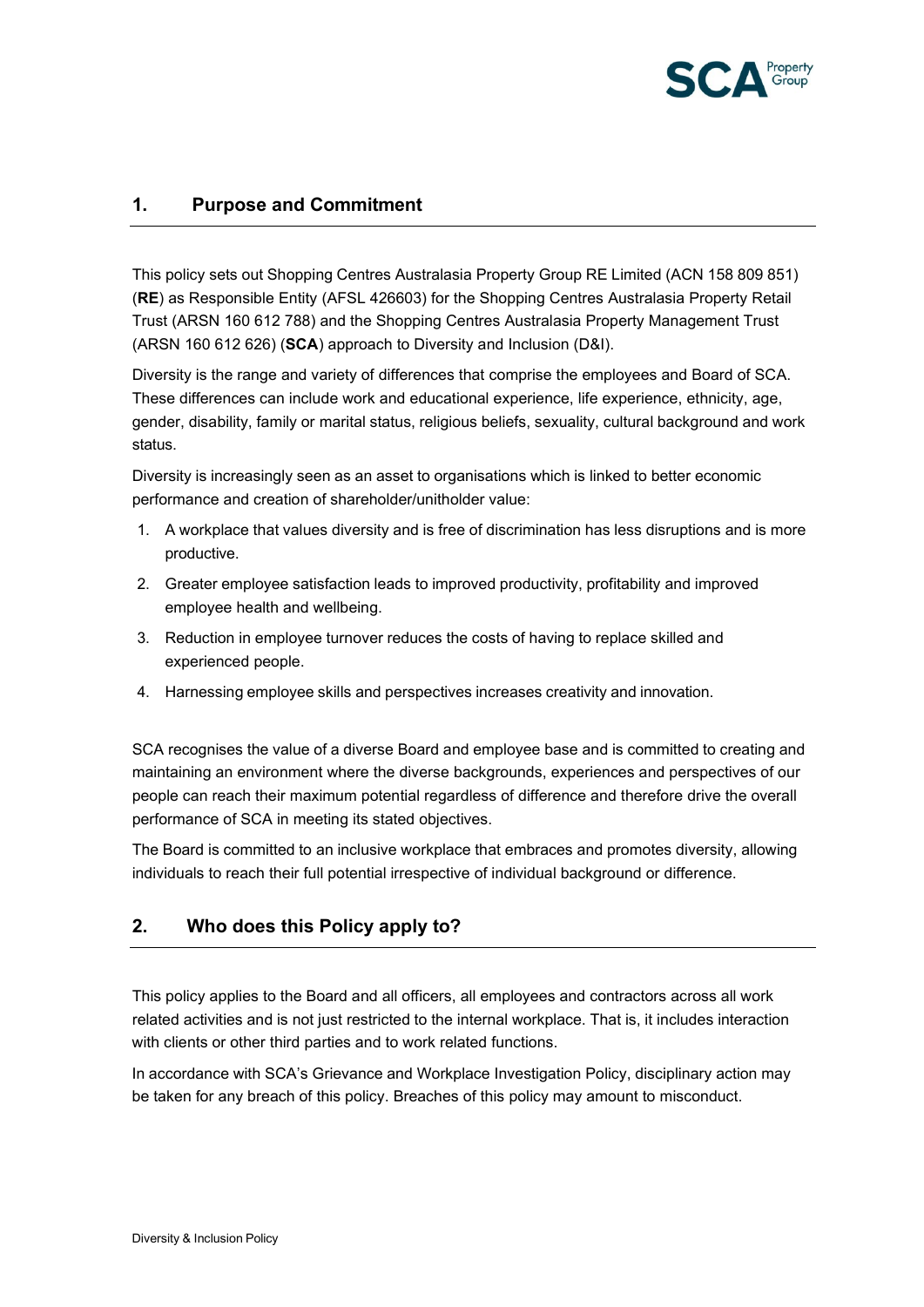

## **3. What does Diversity and Inclusion (D&I) mean to SCA?**

SCA is committed to an inclusive workplace that embraces and promotes diversity, which is articulated in our values.

Diversity refers to the visible and invisible differences that exist between people, including (but not limited to) race, colour, physical features, sex, sexual preference, gender identity, age, physical or mental disability, marital status, family responsibilities, pregnancy, breast feeding, carer responsibilities, religion, political opinion, national extraction, social origin, industrial activity or trade union membership. It also refers to diverse ways of thinking and ways of working.

Inclusion refers to getting the mix of people in SCA to work together to improve performance and well-being. Inclusion in a workplace is achieved when diversity among people (e.g. ages, cultural backgrounds, genders, perspectives) feel that they are:

- Respected for who they are and able to be themselves;
- Connected to their colleagues and feel they belong;
- Contributing their perspectives and talents to the workplace; and
- Progressing in their career at work (i.e. have equal access to opportunities and resources).

It is only through inclusion that SCA can make the most out of diversity.

We aim to create an environment where:

- There is tolerance of difference. SCA will ensure that all employees are treated fairly and with respect and dignity.
- The ability to contribute and access opportunities is based on merit and as such SCA will adopt and actively encourage those practices and procedures that enable employees to contribute to the best of their ability.
- Inappropriate attitudes or behaviours are confronted. SCA will treat seriously any instance of inappropriate behaviour and confront attitudes based on inappropriate stereotypes.

To achieve this SCA provides supportive and inclusive diversity-related workplace policies and practices which ensure we are recruiting from sources that will provide access to a diverse pool of candidates, we are recruiting in such a manner that minimises bias in selection decisions and once recruited assisting employees to actively promote and be part of an inclusive diverse culture. Our existing diversity-related policies and initiatives include; recruitment policy, parental bonus scheme, flexible work policy and arrangements, an employee assistance program, career development opportunities & support and on-the-job mentoring.

## **4. Policy Framework Underpinning SCA's Commitment to Diversity**

SCA has implemented a range of supporting policies that underpin SCA's commitment to diversity. These policies include: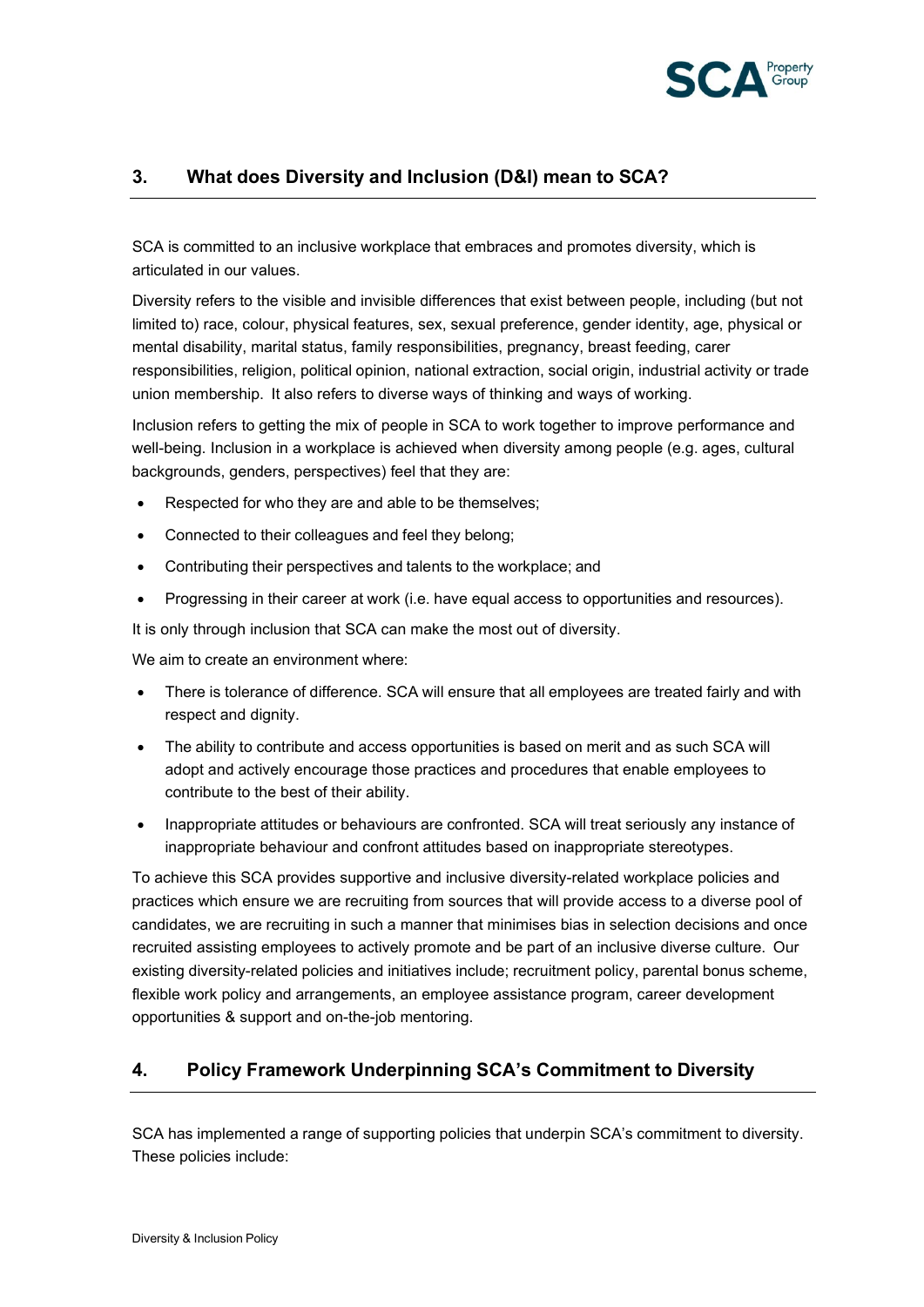

- 1. Code of Conduct SCA is committed to eliminating all forms of unlawful discrimination, unlawful harassment, bullying and victimisation of people in the workplace. The Code of Conduct plays an important role not only in relation to SCA"s federal and state legislative obligations, but also in respect of SCA's commitment to maintaining a workplace where discrimination, harassment, vilification and victimisation cannot and will not be tolerated. It also outlines procedures that SCA has in place to hear and resolve workplace complaints relating to discrimination and harassment; and who you can talk to at SCA if you wish to make a complaint. SCA is an Equal Opportunity Employer committed to treating all employees on their merits without regard to race, age, gender or any other personal characteristics.
- 2. Recruitment Policy SCA requires that all positions are filled on the basis of merit, with candidates for vacant positions assessed on the basis of the relevant skills and competencies they possess and requirements of the role. SCA encourages candidates from all backgrounds to apply for vacant positions, and to apply for promotion opportunities once employed by SCA. The Recruitment Policy provides a framework for the fair and effective recruitment of employees, seeking to ensure that there is no conscious or unconscious bias that might discriminate against certain candidates in the recruitment process. The Recruitment Policy seeks to ensure that capable and diverse employees are attracted, retained and motivated to maximise their contribution to SCA.
- 3. Workplace Health and Safety Policy The health and safety of our Board and employees, customers, tenants and contractors are of paramount importance to SCA. SCA is committed to providing a healthy and safe place to work. Our Workplace Health and Safety Policy forms part of the overall framework that SCA has in place to maintain a workplace where unlawful harassment, bullying and victimisation is not tolerated so that SCA has a culture where a diverse range of employees wish to be employed and are supported to succeed.
- 4. Human Resources Policies SCA is committed to attracting and retaining the best talent in a competitive market, and this means SCA needs to be adaptable in the way it meets the needs of its employees. Flexible working and leave arrangements are two ways that SCA accommodates individual circumstances and the changing needs of its employees during different life and career stages, whilst balancing SCA's business and operational requirements. Flexible work and leave arrangements seek to ensure that SCA can, and does, recruit a diverse range of employees.
- 5. Study Support and Study Leave Policies SCA encourages all employees to develop their technical skills, people management, and leadership skills through SCA"s study support. Continuous learning and development programs facilitated through SCA's policies will, over time, ensure that SCA has a broad and diverse pool of skilled and experienced employees.

## **5. Roles & Responsibilities**

Every Board member and officer, employee and contractor of SCA is expected to contribute to the maintenance of an appropriate and professional work environment by not behaving in a manner which unlawfully discriminates, harasses, intimidates, belittles or offends others, and by not condoning such behaviour by others. Also, all at SCA will promote a diverse and inclusive working environment and treat all colleagues and customers with respect and professionalism. SCA will report on its D&I activities annually.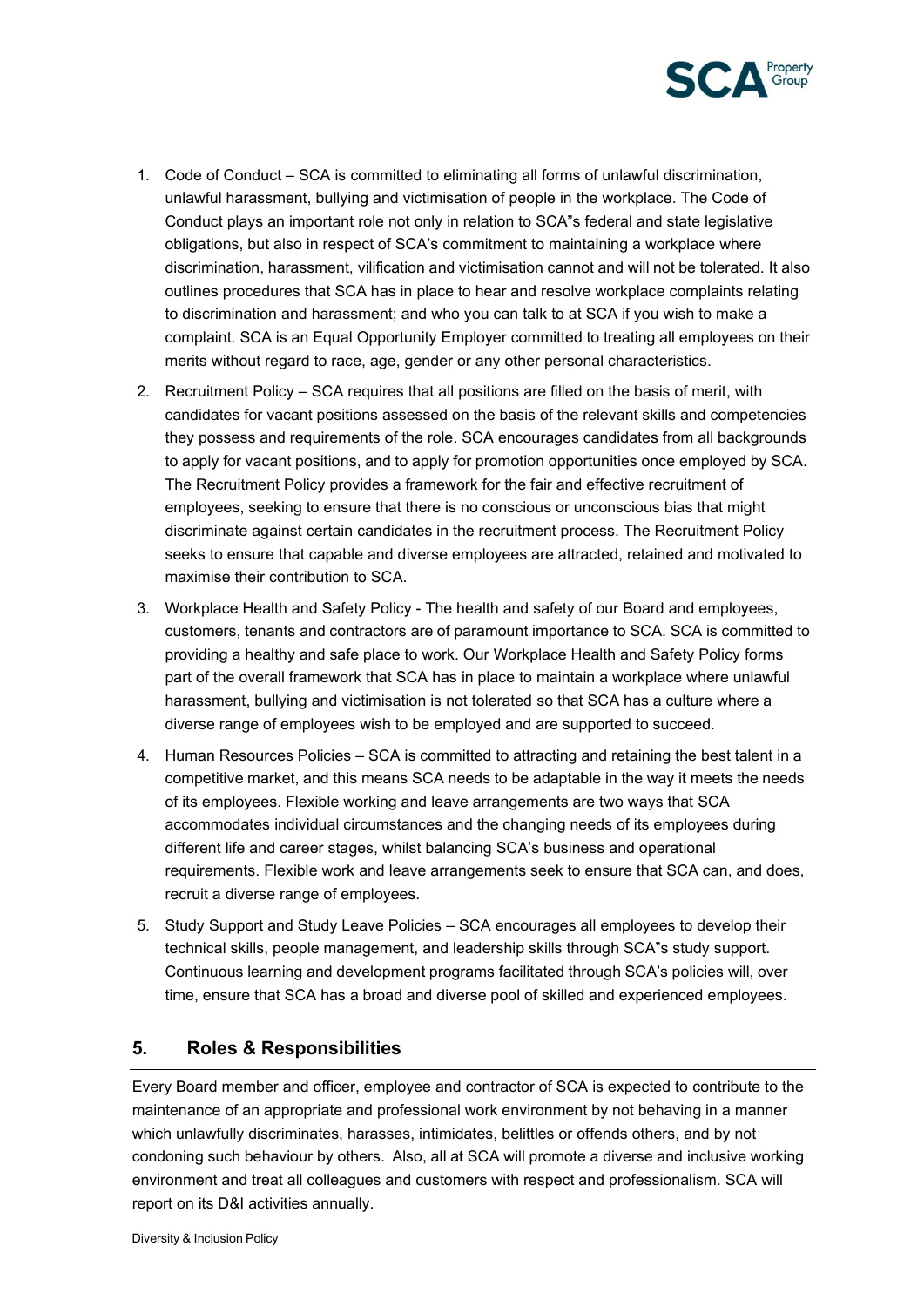

| <b>Roles</b>                                                                         | <b>Responsibilities</b>                                                                                                                                                                                                                    |  |
|--------------------------------------------------------------------------------------|--------------------------------------------------------------------------------------------------------------------------------------------------------------------------------------------------------------------------------------------|--|
| <b>Board</b>                                                                         | Review and approve measurable objectives as recommended by the<br>$\bullet$<br><b>Remuneration Committee</b>                                                                                                                               |  |
|                                                                                      | Assess the agreed objectives on an annual basis via a report approved<br>$\bullet$<br>by the Remuneration Committee                                                                                                                        |  |
|                                                                                      | Review the effectiveness of the D&I policy, including Board diversity, on<br>$\bullet$<br>an annual basis                                                                                                                                  |  |
| Remuneration<br><b>Committee</b>                                                     | Promote D&I as an important strategic and cultural pillar to achieve<br>$\bullet$<br>business goals                                                                                                                                        |  |
|                                                                                      | Identify ways to achieve and remove barriers if any<br>$\bullet$                                                                                                                                                                           |  |
|                                                                                      | Report to the Board on D&I issues within SCA and make<br>$\bullet$<br>recommendations as appropriate                                                                                                                                       |  |
|                                                                                      | Monitor the progress and report to the Board on the effectiveness of<br>$\bullet$<br>SCA's D&I objectives and measures                                                                                                                     |  |
| <b>Human Resources</b>                                                               | Take all reasonable steps to ensure all employees and leaders are<br>$\bullet$<br>aware of their obligations, responsibilities and rights in relation to D&I                                                                               |  |
|                                                                                      | Ensure non-compliance matters are addressed in alignment with SCA<br>$\bullet$<br>grievance and workplace investigation guidelines                                                                                                         |  |
|                                                                                      | Identify programs designed to broaden the candidate pool and<br>$\bullet$<br>initiatives that that will assist employees to develop the skills and<br>experience that will prepare them for career progression or<br>advancement positions |  |
|                                                                                      | Ongoing awareness, support and guidance are provided to all<br>$\bullet$<br>employees on D&I matters                                                                                                                                       |  |
|                                                                                      | Lead and support workplace investigations as required                                                                                                                                                                                      |  |
| <b>Executive</b><br><b>Leadership Team</b><br>(ELT) & Other<br><b>Senior Leaders</b> | Encourage, support and role model a positive environment through<br>$\bullet$<br>SCA's targeted culture, where all employees are treated with respect,<br>dignity and fairness                                                             |  |
|                                                                                      | Lead a team that role models D&I through recruitment activities,<br>$\bullet$<br>onboarding, induction, team activities, employee engagement initiatives<br>and career development.                                                        |  |
|                                                                                      | Understand and commit to effectively implement D&I agreed goals and<br>$\bullet$<br>cascade to team members ensuring the common goals are understood.                                                                                      |  |
|                                                                                      | Take all reasonable steps to ensure all employees are aware of their<br>$\bullet$<br>obligations, responsibilities and rights in relation to D&I                                                                                           |  |
|                                                                                      | Address any matters promptly and actively participate in workplace<br>$\bullet$<br>investigations if/when required.                                                                                                                        |  |